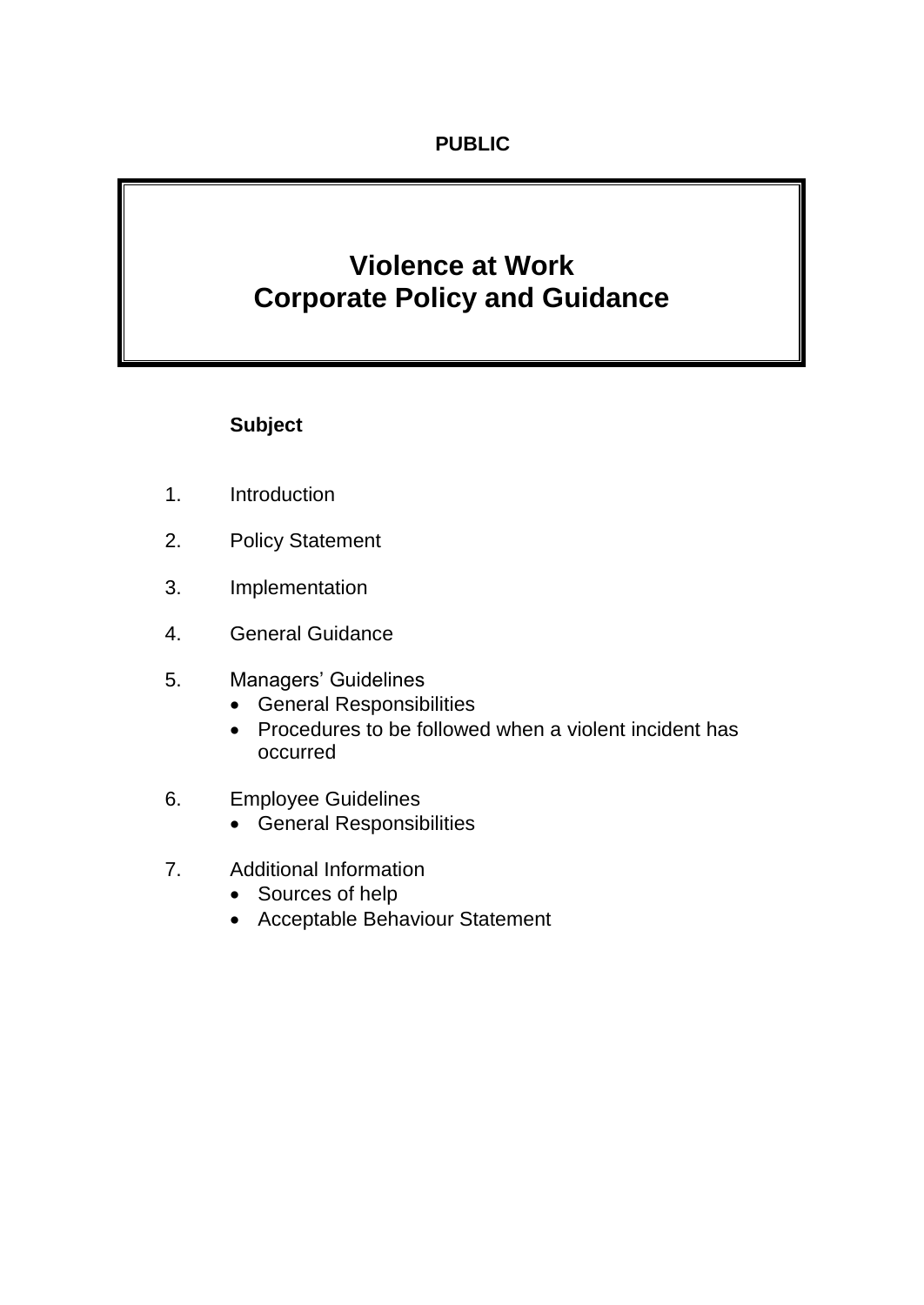| <b>Version</b> | <b>Date</b>    | <b>Detail</b>                                                          | <b>Author</b>              |
|----------------|----------------|------------------------------------------------------------------------|----------------------------|
| 1.0            |                | Original document                                                      | John Davis                 |
| 1.1            | September 2011 | <b>Biennial review</b>                                                 | John Davis                 |
| 1.2            | September 2013 | <b>Biennial review</b>                                                 | John Davis                 |
| 1.3            | September 2015 | <b>Biennial review</b>                                                 | JD                         |
| 1.4            | September 2016 | Incident e-reporting intro 1 October 2016                              | <b>JD</b>                  |
| 1.5            | November 2017  | Review undertaken to bring in line with<br>other documentation reviews | Jackie<br><b>Griffiths</b> |

#### **Links and Dependencies**

Management of Health and Safety at Work Regulations.

DCC Lone Working Policy and Guidance/Stress Policy.

DCC Incident Reporting Guidance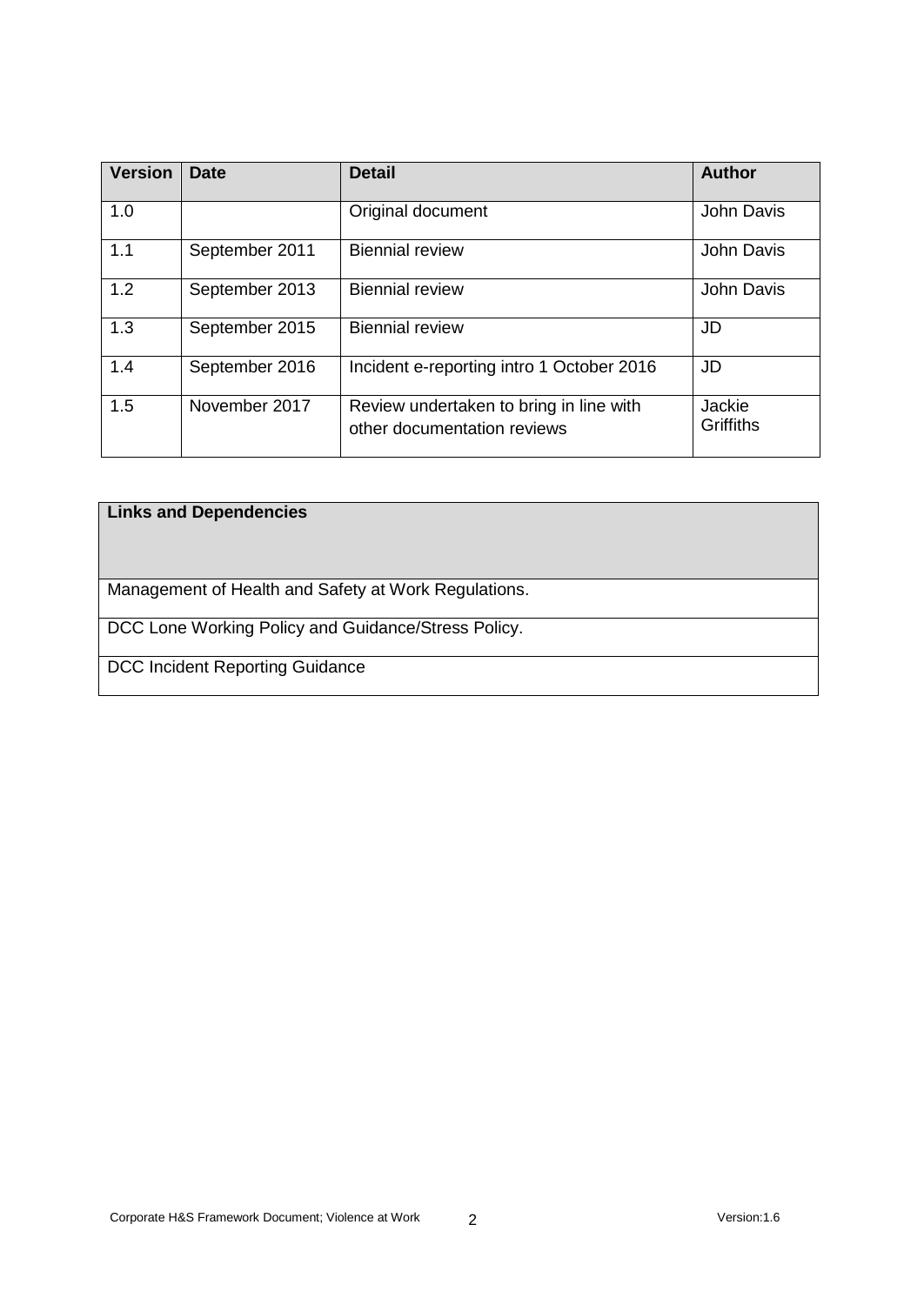#### **1. Introduction**

Derbyshire County Council has a legal duty under the Health and Safety at Work Act and the Management of Health and Safety at Work Regulations to ensure, so far as is reasonably practicable, the health, safety and welfare at work of their employees. This duty includes protecting employees' physical and mental wellbeing from violence at work.

Work related violence can be defined as any incident in which a person is abused, threatened or assaulted in circumstances relating to work. This can include verbal abuse or threats as well as physical attacks.

#### **2. Policy Statement**

Derbyshire County Council believes its employees have the right to work in a safe environment and will not tolerate behaviour which is abusive, offensive or threatening.

The Council will therefore undertake to reduce to the lowest level reasonably practical, the risk to health and safety of its employees and members of the public from incidents of violence connected with work activities by implementing the following measures:-

- Keeping under review all work places and work activities that may expose employees to incidents of violence.
- Where risks of incidents of violence are identified, undertaking a risk assessment and implementing safe systems of work and practical preventative measures where required.
- Providing adequate information, instruction and training to employees who may be exposed to incidents of violence.
- Encouraging employees to report all incidents of violence.
- Investigating all incidents of violence towards employees as appropriate.
- Providing full support to any employee who is the victim of violence including prosecution of offender should that be appropriate.
- Reviewing the policy and guidelines through monitoring and auditing at suitable intervals.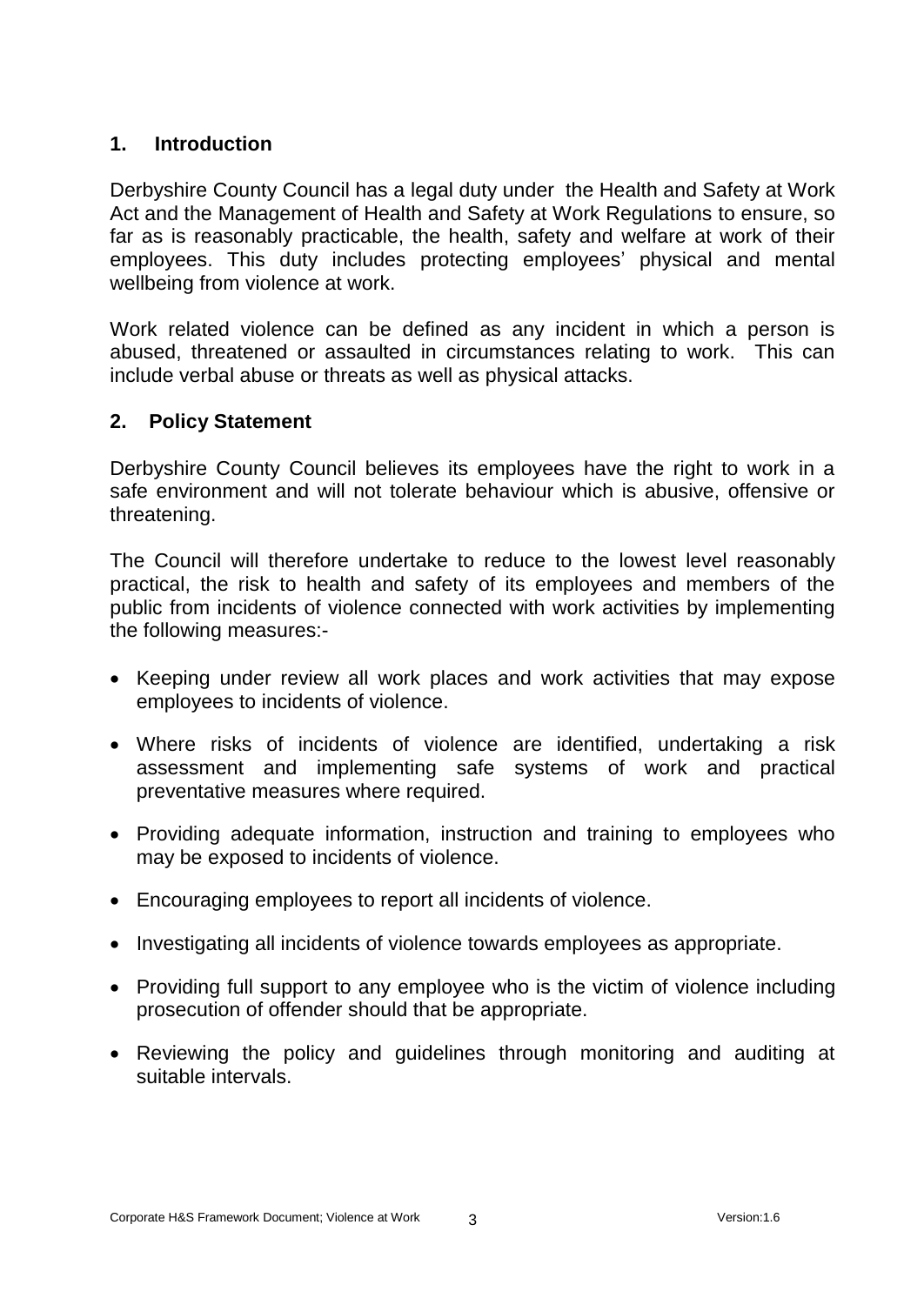#### **3. Implementation**

Within departments each Strategic Director shall have responsibility to ensure that arrangements and provisions are made to implement this policy.

The trade union appointed safety representative, where one is appointed to cover particular premises, will be provided with relevant information concerning this policy.

Through the control measures identified in the general guidance, the Council will monitor the effectiveness of this policy and take all reasonable steps to continually reduce the level of violence to employees.

# **4. General Guidance**

On average there are over 500 incidents involving physical or verbal abuse to DCC employees per year. These include physical and verbal attacks by service users and external parties.

There are a number of policies and procedures already in place within the Council which help to reduce the risk to employees from physical and verbal abuse. These include:

- **EXECOME:** Lone Working/Personal Safety
- **Risk Assessment**
- **Harassment**
- **Stress**
- **•** Discipline

Violence against any employee in the course of their employment is both legally and morally unacceptable. The effect of prolonged or repeated exposure to the threat of these incidents can have a detrimental impact upon the health and wellbeing of the individual.

Even where there is no physical injury, an incident can still generate considerable emotional stress. Threats may indicate a risk of actual injury, while malicious damage to an employee's property can cause distress and fear of future physical attack. People have different perceptions about the behaviour which they find threatening or offensive. Something which causes distress to one person may simply annoy another; and what one finds threatening may be shrugged off by others. It is important that each reported incident is taken seriously.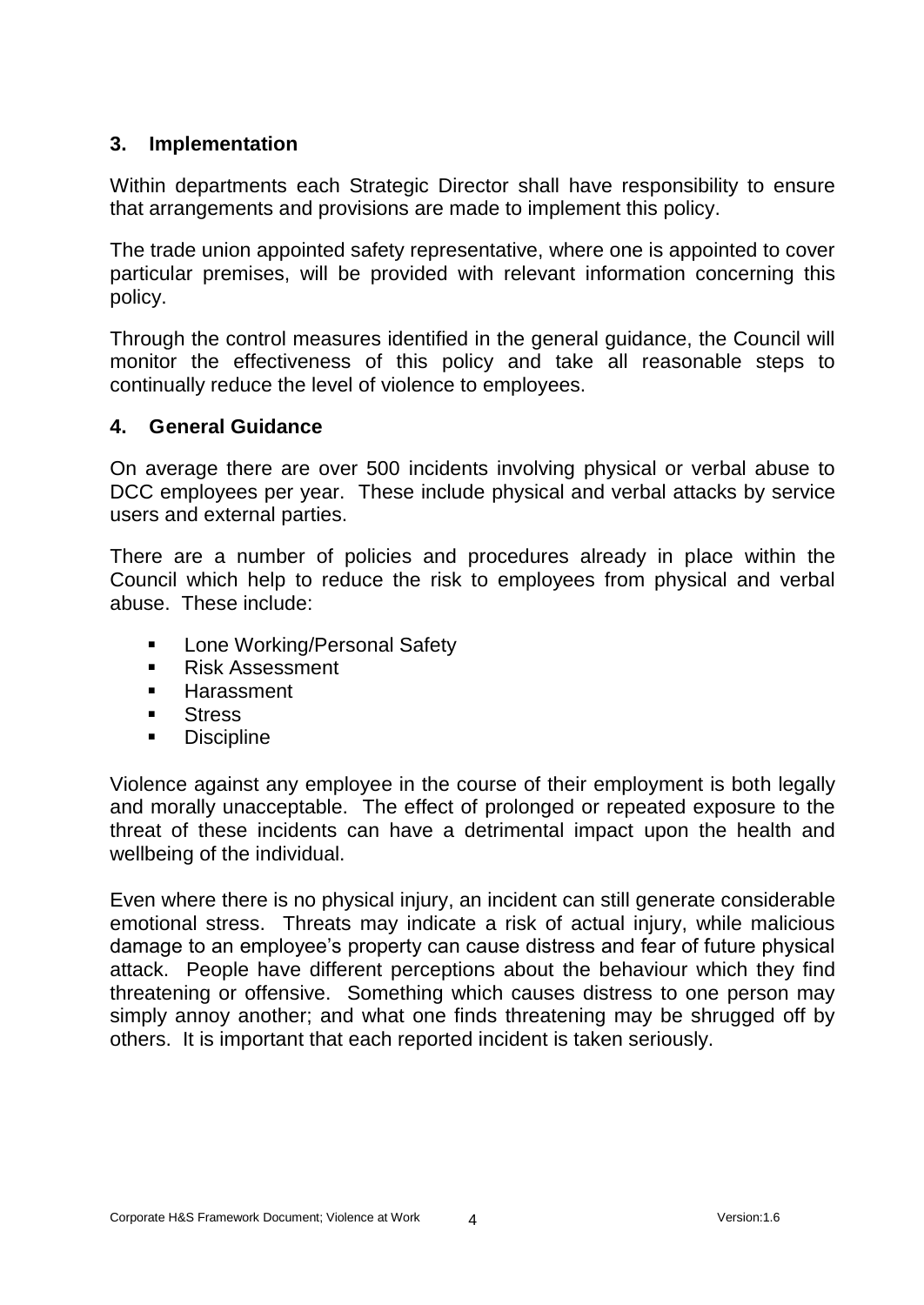#### **General Advice**

- **Think** of your safety assess potential risk situations. Although the chances of a physical attack are statistically low there is the tendency to believe that it will 'never happen to you'.
- **Act** on warning signs immediately (for example, feeling threatened, unnerved or upset).
- **Walk away** from situations which you feel may become out of hand.
- **Do not** resort to aggression.
- **Discuss** any fears with colleagues or your Line Manager. Do not try to hide them in fear of being seen as 'weak'.
- **Attend** a personal safety training course which deals with aggression, communication and de-escalation techniques and assertiveness. These techniques will help to diffuse potentially violent and abusive situations.
- **Avoid** aggressive actions likely to challenge and confront anyone. Lack of aggression may help to identify and avoid potentially violent confrontations.

#### **Types of Violence**

Most incidents of assault which occur at work are those inflicted by service users and members of the public on Council employees.

There are a number of areas in particular in which employees may potentially be exposed to violence:-

- Whilst working alone or away from a workplace.
- **Whilst handling money or valuables.**
- Whilst providing care to service users in their own home.
- **Whilst carrying out inspections or enforcement duties.**
- Whilst working with individuals who are under the influence of drugs or alcohol.
- Whilst working with individuals with mental health problems.
- Whilst undertaking location independent working (LIW).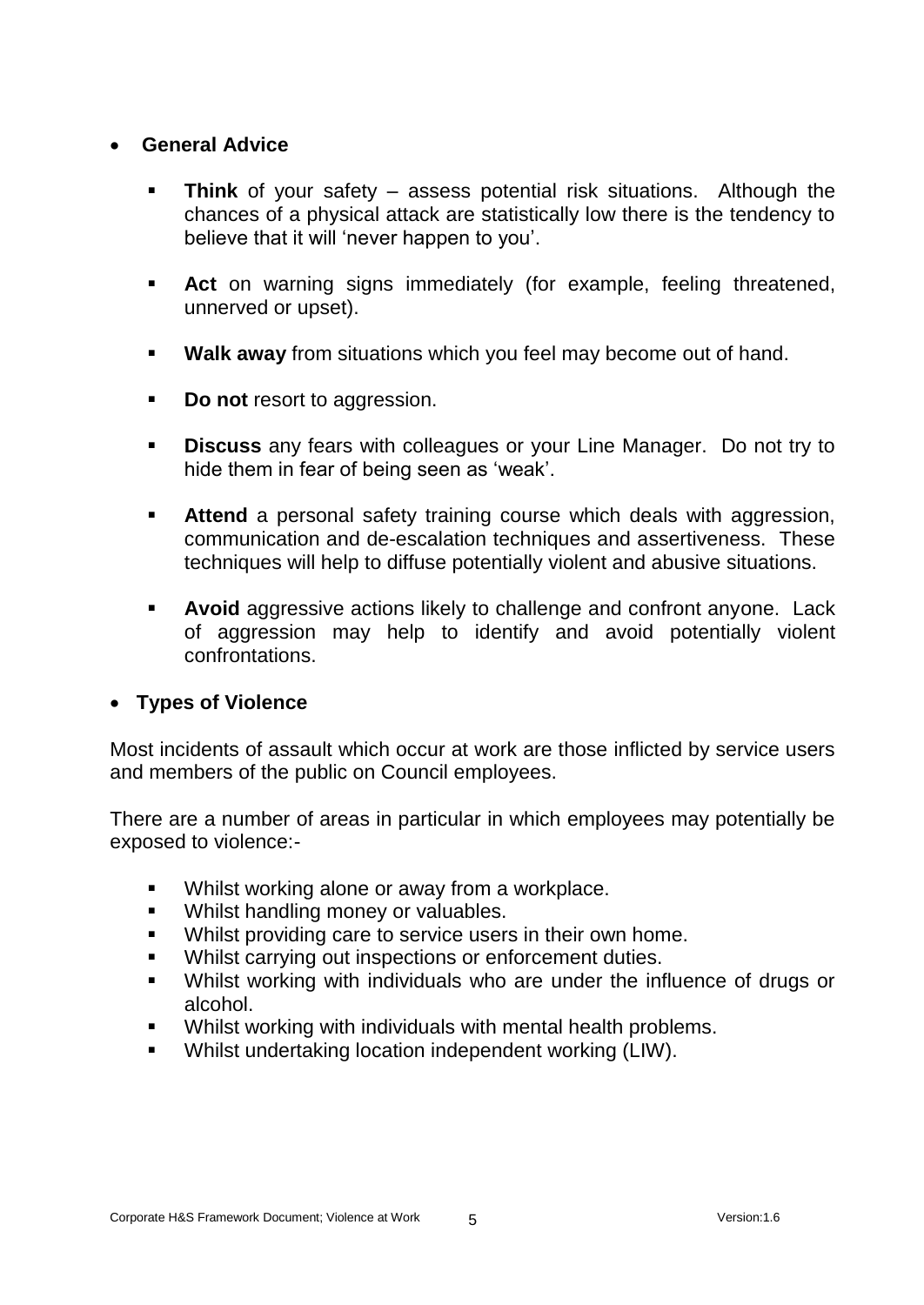### **Visits or Meetings away from the Office**

- **EXECT** Leave a specific record of all places to be visited and how long the visits will take including an estimated return time. Leave a telephone number if possible so that contact may be made.
- Any changes to the itinerary should be logged on the original record.
- Initial contact meetings should be held at the office. In situations where this is not possible, the authenticity of the person(s) must be verified before a visit is arranged.
- Do not enter areas which feel threatening.
- Provision of personal alarms or communication devices should be considered, dependent upon the degree of potential risk.
- When undertaking external visits, proof of identity must be carried and displayed.
- **Ensure that someone in the office knows the visit details and times of** arrival and departure, within that visit.
- **EXECUTE:** Arrange to telephone the office at pre-set times.

# **Working Alone in an Establishment**

- Where possible, lock entry doors but ensure that there is still safe access and exits in the event of an emergency.
- Unexpected callers must always have their credentials checked before being permitted to enter the establishment.
- **There should be suitable means to summon help in the event of an** emergency.

# **Handling Money or Valuables**

- Special arrangements should be made for handling and carrying money. Refer to the departmental arrangements.
- **IF** In situations where cash is taken to a bank the routes and times should be varied wherever possible.
- Cash must not be left on view. Surplus throughout the day should be stored away in a safe place.
- Arrange the work area so that there are easy escape routes if required.
- **In situations where safety feels threatened, help should be sought** immediately.
- There should be a suitable means to summon help in the event of an emergency.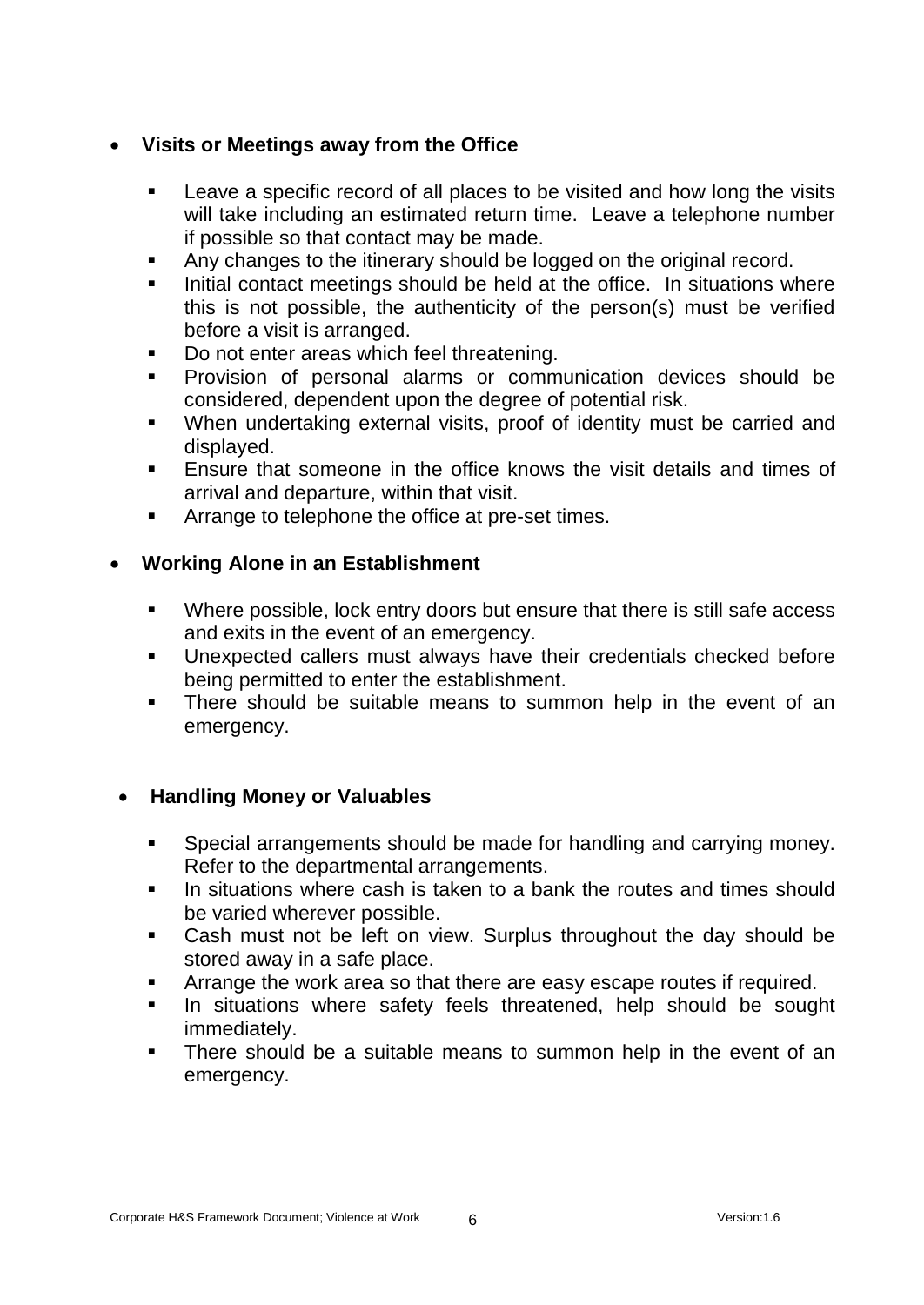### **Whilst providing care to Service Users in their own home**

- Ensure an individual care plan and risk assessment has been undertaken.
- Check previous care history including reports of violence/behavioural issues.
- **Implement a system to assist employees to identify potential** threats/behaviour issues related to individuals.
- Report any abusive violent behaviour immediately to your line manager who should review the care plan/risk assessment.

# **5. Managers' Guidelines**

# **General Responsibility**

As a manager you have a responsibility for the health and safety of your staff and you should take appropriate action to monitor and reduce where reasonably practicable, the exposure of your staff to potentially violent incidents by:

- assessing the work activities and workplaces in relation to violence at work;
- taking measures to minimise the risks by implementing appropriate control measures;
- **EXED monitoring your employees for signs and symptoms of physical or verbal** assault;
- offering support to employees who suffer a violent/traumatic incident whilst at work.

# **Procedures to be followed when a violent incident has occurred**

- **The complainant and the alleged perpetrator must be separated and** calmed until the Police arrive.
- **If medical attention or first aid is required it should be sought** immediately.
- The Manager in charge of the establishment where the assault occurred should be informed of the incident.
- The Manager or person assaulted should take the details of any witnesses present, including names and addresses where possible. The witnesses should be asked to provide a full account of the incident.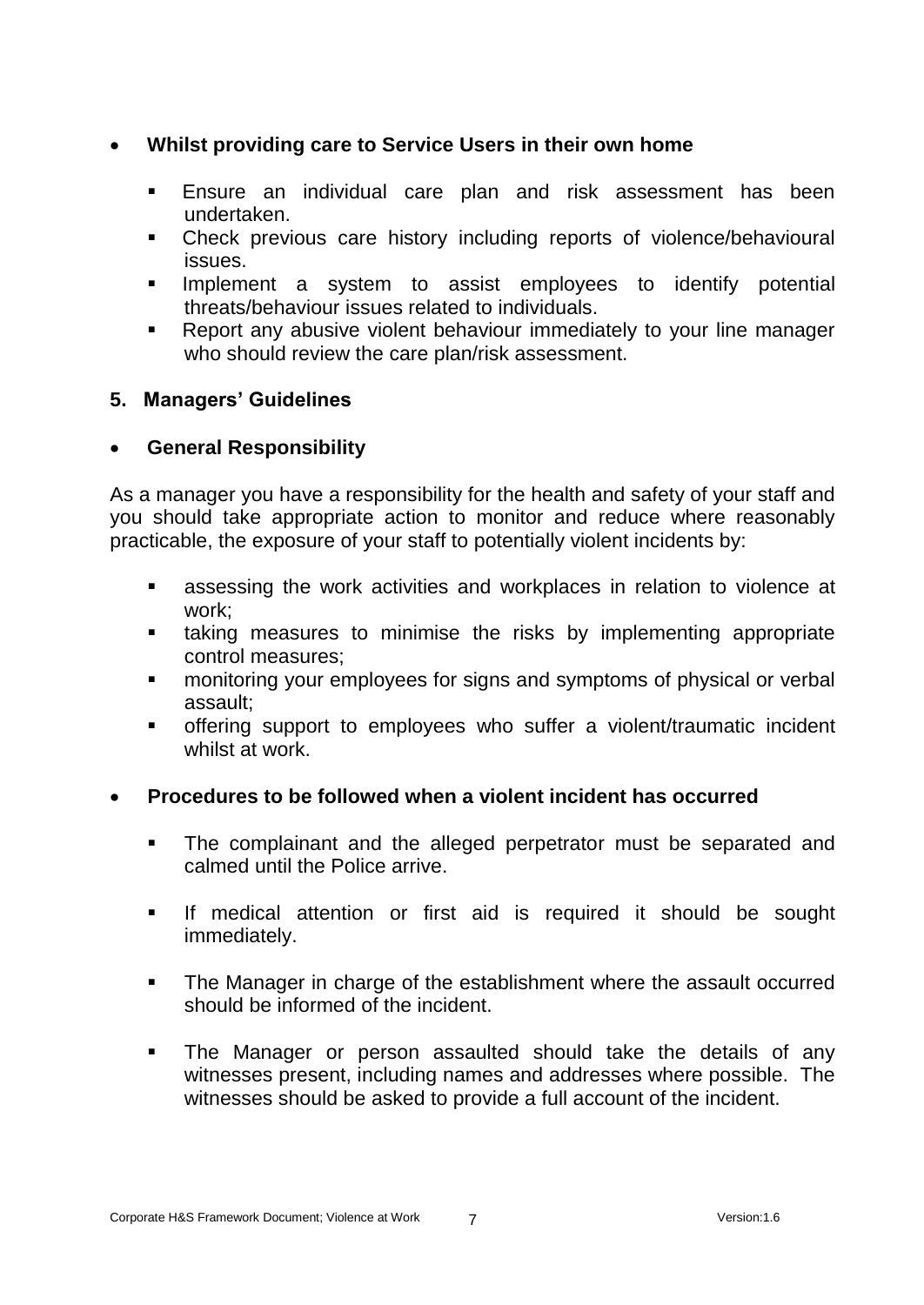- Once documented, the account should be signed by the witness and the person taking the details.
- In cases where legal proceedings may be involved the person assaulted should be referred to Legal Services. They should also be made aware of the support and assistance available through the Council's Counselling Services. (The person assaulted has the right to refuse counselling or legal services if they so wish).
- The Manager must investigate the incident, obtaining specialist advice as required to ensure that suitable control measures are introduced as part of the risk assessment process to prevent reoccurrence wherever possible.
- The Manager or nominated person must ensure that the Council's electronic Incident Report form is completed. This is available on [Dnet -](http://dnet/working_for_us/your_wellbeing/incident_reporting/default.asp) [Incident reporting.](http://dnet/working_for_us/your_wellbeing/incident_reporting/default.asp)

#### **6. Employee Guidelines**

#### **General Responsibilities**

You or your colleagues may be exposed to violence/abuse at work. It is important that you are able to recognise factors in the workplace which may expose you to violence and abuse. It is also important that you can recognise the signs and symptoms brought on by both physical and verbal violence in yourself or others around you in order to be able to take appropriate action.

Legally you have a duty under Section 7 of the Health and Safety at Work Act and the Management of Health and Safety at Work Regulations to take reasonable care of your own health and safety and that of others who may be affected by your acts or omissions whilst at work.

Your manager or a designated competent person is required to undertake a risk assessment of all activities to identify significant risks within the working environment, this includes risk of violence. If you think you are exposed to potentially violent situations then discuss these with your line manager or your trade union safety representative, if one is available.

It is important that all incidents of violence are reported to your Line Manager. In many cases, incidents of assault may occur away from the Council's premises and it is important that these are reported to your Line Manager or Safety Representative, however trivial the incident may seem.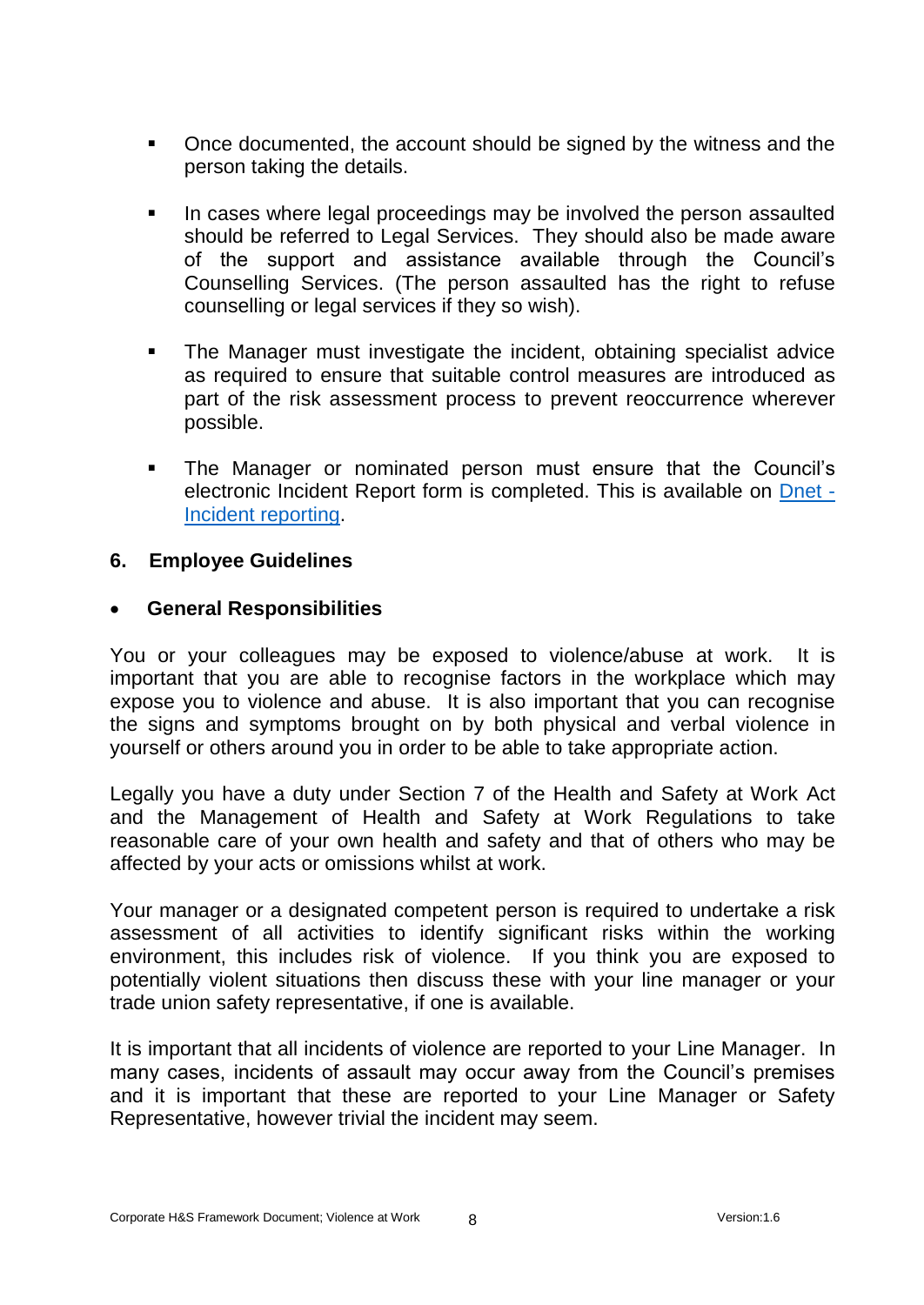It must be understood that an incident of say, verbal abuse, may seem trivial to you but to another employee it may feel threatening, therefore by reporting the incident you are protecting others as well as yourself from a possible reoccurrence.

#### **Sources of Help**

Your first point of contact for further advice and assistance would be your line manager, trade union representative or departmental Health and Safety Section.

#### **Other sources of help include:**

Occupational Health, County Hall, Matlock (Inc. Counselling Services) Legal Services. HR (bullying/harassment policies, etc.). Trade Union Representative. DCC's Incident Reporting Guidance.